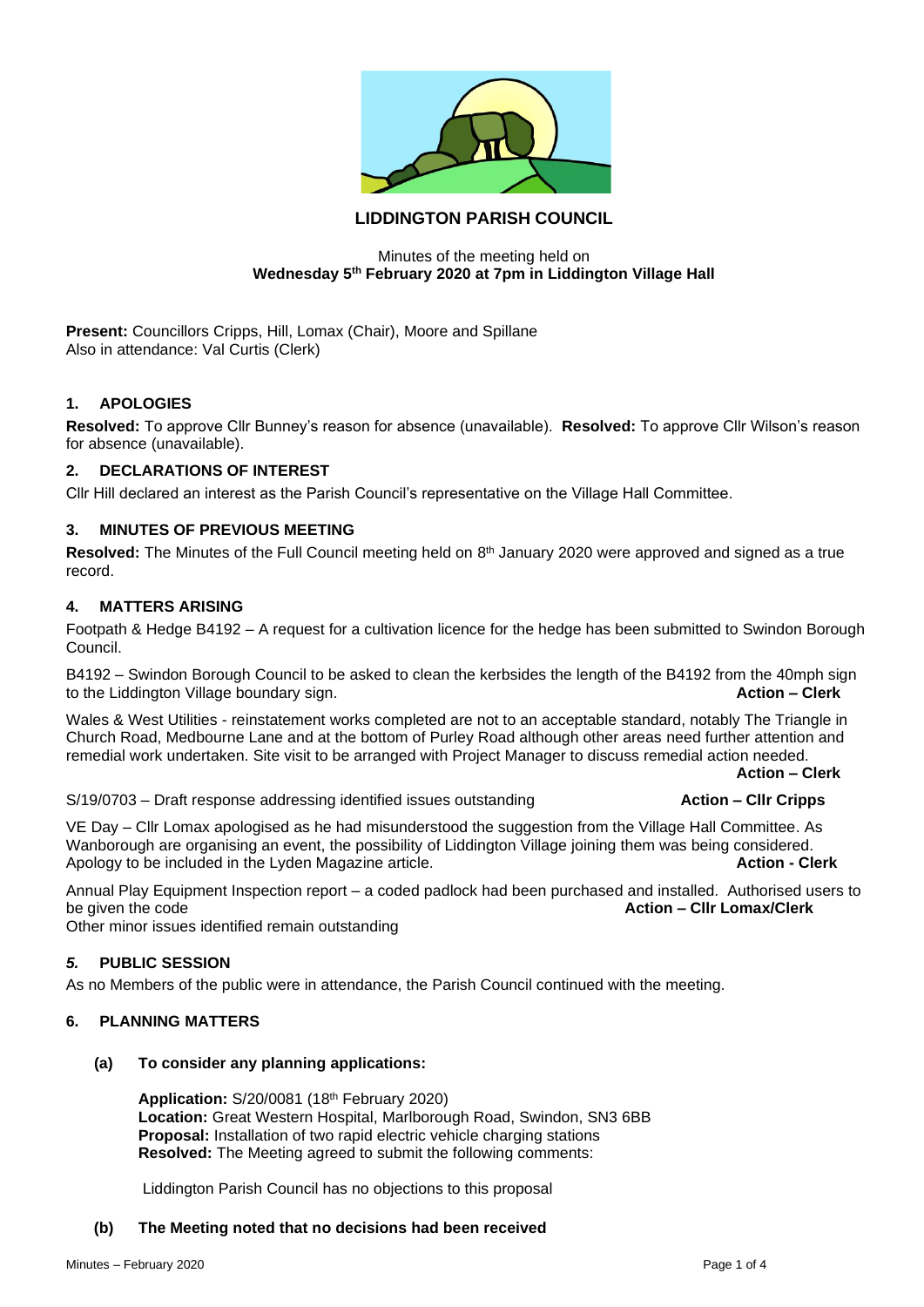#### **(c) The Meeting noted that the following had been submitted between meetings to the Swindon Borough Local Plan Review public consultation:**

### Section 3.1 "Council Vision"

This "Vision" is aspirational but there is no sign of it happening soon.

As to "successful economy" this is overshadowed by the decision by Honda to close down one of the Borough's major employers. This is only referred to briefly in the Plan. Presumably SBC will have to produce- expeditiously- a plan for how to stimulate the economy in the light of this unwelcome decision, and also lay down strict policies, either in the Local Plan or in another document, as to the future of this large employment site.

As to "compelling cultural, retail, and leisure opportunities" the general opinion in our village community is that Swindon Town Centre is suffering a steady decline. The retail sector in England generally has suffered a severe downturn, which is particularly bad in Swindon, with the remaining shops concentrating on the lowest end of the market.

It is noted that if and when the new Local Plan is adopted then the "Central Area Action Plan" will cease to have effect. The latter document is more than ten years old and badly out of date, but what is to replace it? The proposed new Policy DM17 is hardly sufficient.

#### Policy SP1

We cannot find any definition of what is a "large and significant proposal".

Be that as it may, as so much of the powers and duties of the Borough Council have been delegated to parish councils, it is only fair and proper where infrastructure associated with new development is required, that the relevant parish council is consulted at an early stage and given first refusal of undertaking or commissioning maintenance rather than bringing in outside companies.

#### Policy SP2

This Policy, in general terms, is supported, but in the case of development in smaller (village) communities, it is important to stress that new houses should be built to a high and individual standard. Much of recent housing developments have been of basic designs. The impression that smaller and more local developers should be encouraged is welcome.

#### Policy SP4 (Badbury Park)

Paragraph 5 of this Policy states that his development should seek to "protect integrate and enhance existing environmental assets including Coate Water Country Park , and Day House Lane Copse." This wording is curious. It is hard to see how any housing development could "enhance" these important features, and it would be manifestly wrong to "integrate" Coate Water Country Park into such development. Indeed the very opposite is suggested elsewhere in the document. We suggest that the wording should be amended to "protect from harm and respect" these features. NOTE- the word "Park" has been omitted from the end of this Paragraph 5.

In Paragraph 6 there should be added a new sub-paragraph as follows: -

d. the amenities and welfare of neighbouring communities and settlements caused by additional traffic on local roads including "rat running" by commuters.

#### (Hospital Expansion)

As previously submitted, we are much in favour of sufficient land being reserved for expansion of the Hospital. The question arises as to whether the land allocated will be sufficient in the medium term, and the Hospital is now surrounded with roads and houses. As such, bearing in mind the continued expansion of Swindon and hospital provision is always playing "catch-up", maybe a site should be found for a second hospital, but this is beyond the scope of these comments.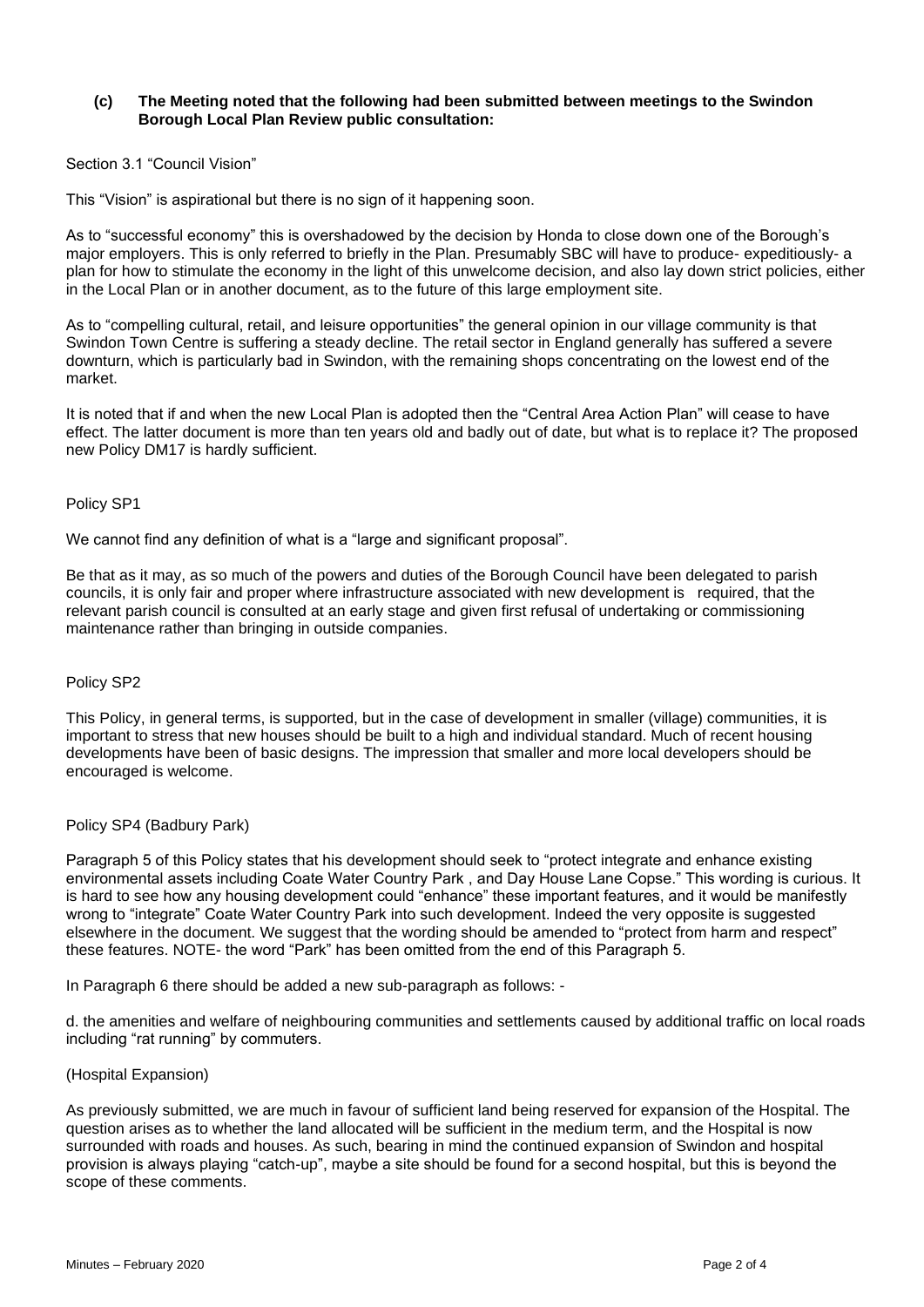### Policy LA 8 Coate Water and Day House Lane

This Policy is supported, but it is fundamental that there should be no doubt as to the extent of the protected area. The Policy should have a suitable plan attached, in line with all the other "LA" Policies. This is so important in the light of the expansion of Badbury Park, and the attraction and significance of Coate Water Park.

In Para 2, we suggest adding the words "and its function as a facility for informal recreation". By this we mean walking, cycling, horse-riding, etc.

## Policy DM21 Transport and Development

This Policy is vital, and every effort should be made, if it is adopted, to ensure that it is complied with. There is a problem here in that-as appears elsewhere in the draft Plan- the tendency recently has been for the Swindon area to become "home" for people who work elsewhere, and who wish to take advantage of the comparatively low house prices. This trend is partly responsible for the vast increase in commuter travel which has adverse effects on rural and semi-rural village communities like ours.

#### Policy DM28 Open Space and Green Infrastructure

Please see our comments on Policy SP1 above. To specify tree planting etc. in new developments is important, but equally important is future maintenance and upkeep. There is an increasing problem in the Borough where over mature and ill-maintained trees are causing unsightly aspects at best, and danger at worst. This problem is exacerbated by SBC failing to deal with problem trees adjacent to highways. In implementing this and similar Policies, timely and meaningful consultation with relevant parish councils is vital.

#### Policy DM34 Historic Environment

Although the lists of parks and gardens in paras 7.10.18 and 19 are described as being "non exhaustive", we are surprised that there is no specific mention here of either Coate Water Country Park or The Lawn Park. Both these contain "listed" features.

Either in this Policy or in another place, it would be useful to have specific reference to the need to protect the integrity and character of downland and other villages, and the significance of the Ridgeway National Trail and Thames Path where they pass through the Borough.

We agree strongly with paragraph 7 of the Policy and with paragraphs 7.10.25 and 26 about the significance, and need to protect, locally important heritage features that are not necessarily listed.

# **7. WARD COUNCILLOR REPORT**

There was no Ward Councillor report as Councillor Sumner was unable to attend.

#### **8. FINANCE**

Due to insufficient signatories present, the Clerk was given permission to countersign all payments

- (a) **Resolved:** Cllr Lomax proposed to approve payment of the following invoice**.** Cllr Cripps seconded the proposal and was unanimously agreed.
	- Liddington Village Hall Room hire Sept, Oct x2, Nov, Dec £34.50
- **(b) Resolved:** Cllr Lomax proposed to approve payment of the following Standing Order. Cllr Cripps seconded the proposal and was unanimously agreed.
	- Adams & Watt Annual grass cutting contract February instalment £478.65
- **(c) Resolved:** Cllr Lomax proposed to approve payment of the following recurring payment. Cllr Cripps seconded the proposal and was unanimously agreed.
	- Unlimited webhosting (18/02/2020 17/03/2020) £4.19
- **(d) To receive the monthly accounts reconciliation –** The Meeting agreed that the accounts were in good order.

# **9. VILLAGE MATTERS**

(a) Complaint – parking in Church Road – see attached document

**Resolved:** Cllr Hill to contact all of the groups that make use of the hall enforcing no parking in Church Road and provide alternative locations should the need arise. Research to be done to source and provide signs stating 'No parking on Grass verges'. Clerk to respond to the resident. **Action – Cllr Hill/Clerk**